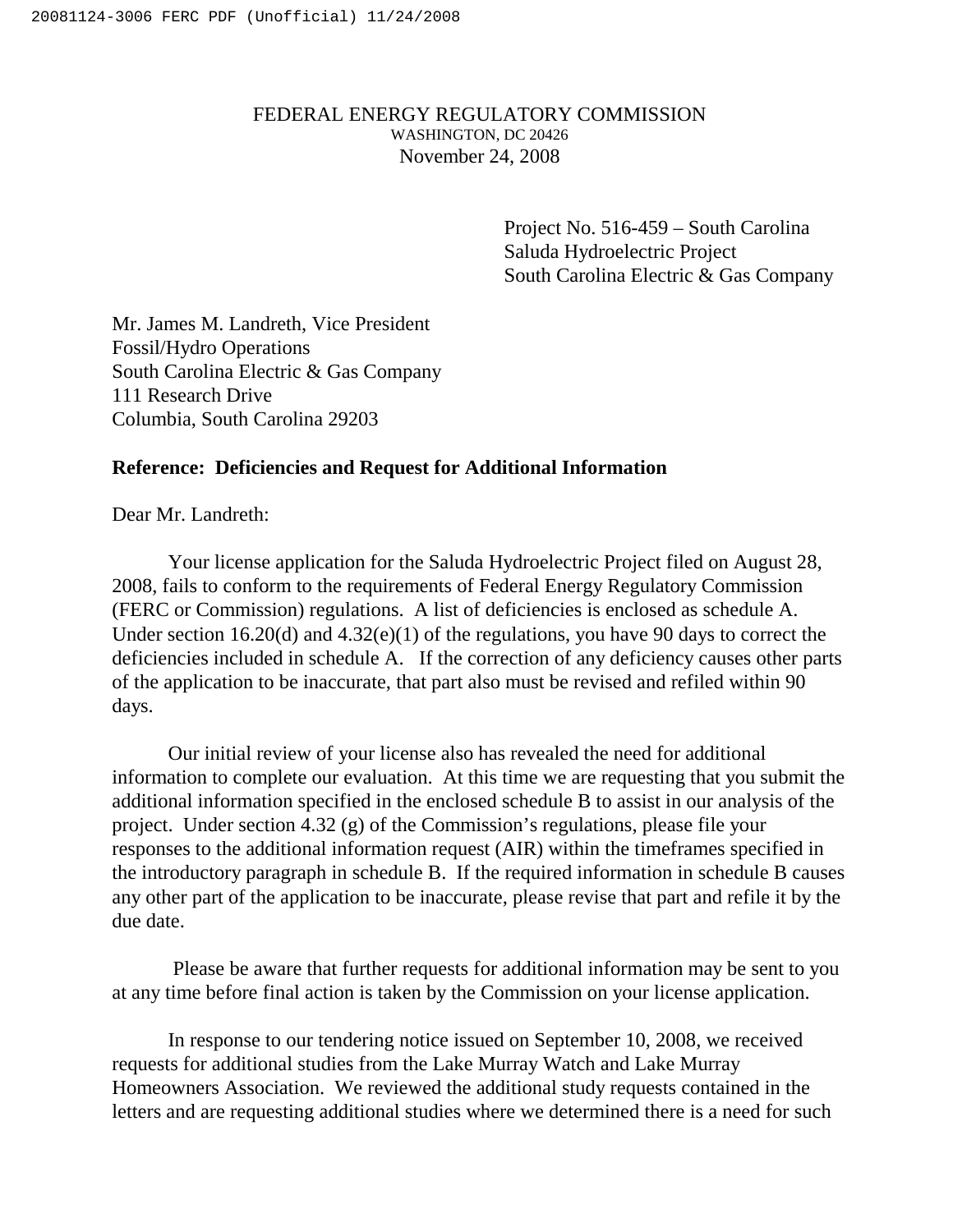2

information. We will be issuing responses to the non-governmental organizations that submitted these additional study requests under separate cover.

In some items, we ask you to consult with agencies and provide their comments, your response to those comments, and evidence of consultation. Therefore, within 5 days of receipt, please provide a copy of this letter and the enclosed schedules A and B to all agencies you will consult in response to this AIR.

When you file the requested information with the Commission, please provide a complete copy of the information to each agency and other entity consulted, and to all parties on the service list. You should allow the entities consulted at least 30 days to respond before filing the additional information with the Commission. In your filing, you should include copies of all responses received from the entities you consulted, and tell us how you addressed any comments and recommendations made. If the entities you attempted to consult do not reply, provide us dated copies of your letters requesting consultation.

Please file an original and 8 copies of the above information with: Kimberly D. Bose, Secretary, Federal Energy Regulatory Commission, 888 First Street, N.E., Washington, DC 20426. The first page of the response should clearly show the project number 516-459. Your response may be filed electronically via the Internet in lieu of paper. See 18 CFR 385.2001(a)(1)(iii) and the instructions on the Commission's web site under the "e-Filing" link. The Commission strongly encourages electronic filings. For assistance, contact FERC Online Support at FERCOnlineSupport@ferc.gov, or toll free at 1-(866)-208-3676, or for TTY, (202)-502-8659.

Please contact Mr. Lee Emery at (202) 502-8379, or by e-mail at lee.emery@ferc.gov, if you have any questions concerning this request.

Sincerely,

Mark Pawlowski, Chief Hydro East Branch 2

Enclosure: Schedules A and B

cc: Service List, Public Files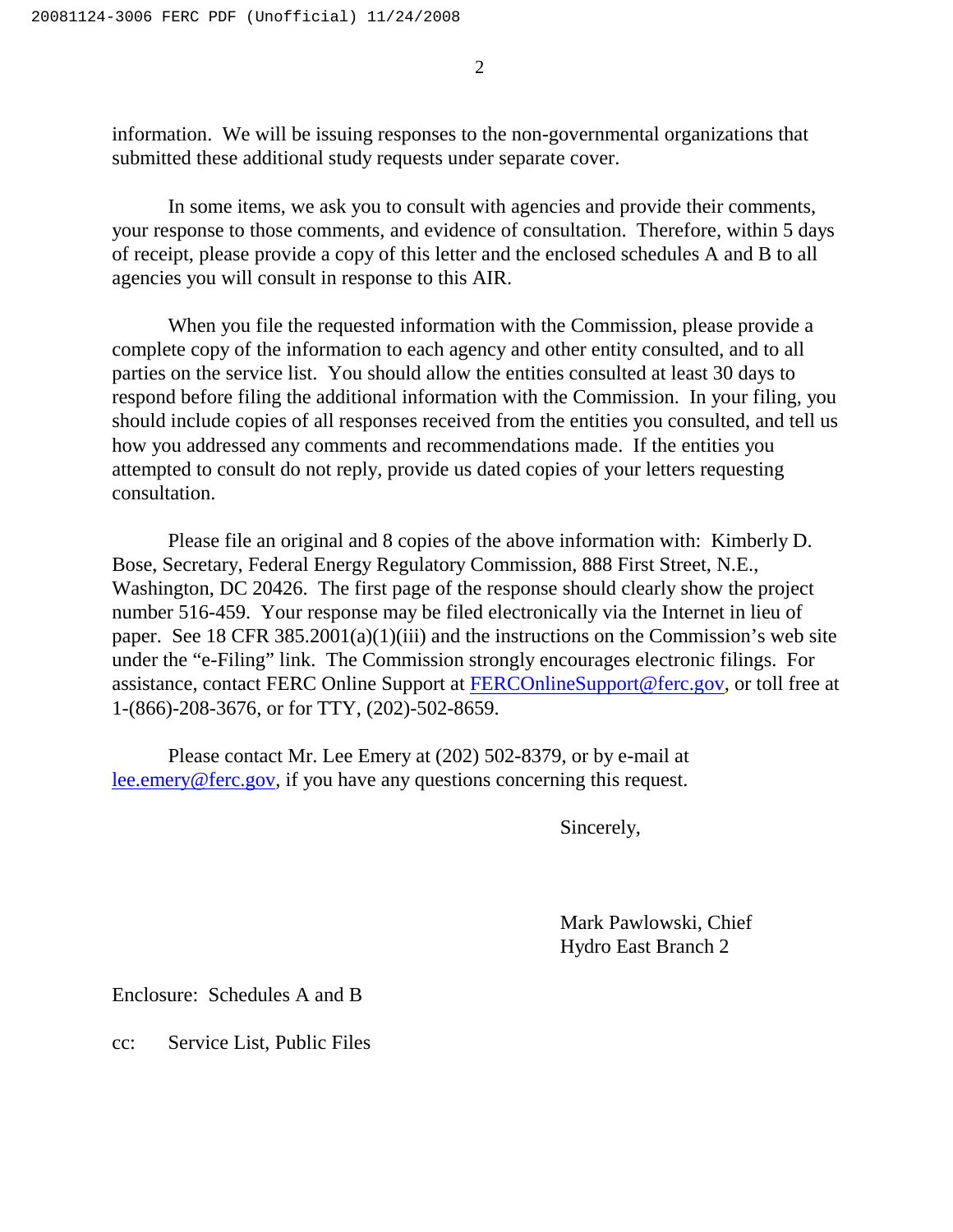# SCHEDULE A **DEFICIENCIES** SALUDA HYDROELECTRIC PROJECT FERC No. 516

Following is a list of deficiencies that we identified after reviewing your license application for the Saluda Hydroelectric Project. Please correct these deficiencies within 90 days from the date of this letter.

## 1. Minimum Hydraulic Capacity of Units

On page B-1 of Exhibit B, section 1.0, you state that the power plant usually operates with one unit on line at a minimum gate opening to provide downstream flow in the Saluda River. Section 4.51(c) requires that you provide both the minimum and maximum hydraulic capacity of the power plant in cubic feet per second. Therefore, please specify the minimum and maximum flow passed by each unit and provide the minimum amount of flow that can be discharged without operational problems such as cavitation occurring.

## 2. Exhibit G maps

Section 4.51(h) of the Commission's regulations requires that Exhibit G drawings conform to section 4.39 and that the project boundary enclose all project works and other features (including existing and proposed recreation facilities) that are to be licensed. We reviewed the Exhibit G maps that you have provided for the Saluda Hydroelectric Project as part of the license application. First, the maps provided in Exhibit G are not fully legible (see road labels and text below legends) and should be replaced with legible copies. Second, we need additional information and detail to adequately assess issues related to land ownership within the project boundary including any easements or land conveyances. Also, clearly show and label any areas that are proposed to be added or deleted from the project boundary. Please provide the following information:

a.) The current Exhibit G maps do not provide land ownership information for lands included within, or adjacent to, the project boundary. Section 4.51(h)(4) requires that you identify by legal subdivision any lands within the project boundary that are (a) owned in fee by the applicant and lands that the applicant plans to acquire, and (b) for situations where the applicant has or plans to acquire rights to occupancy and use other than fee simple, including rights acquired or to be acquired by easement or lease. Please provide the required information for the area currently included within the project boundary.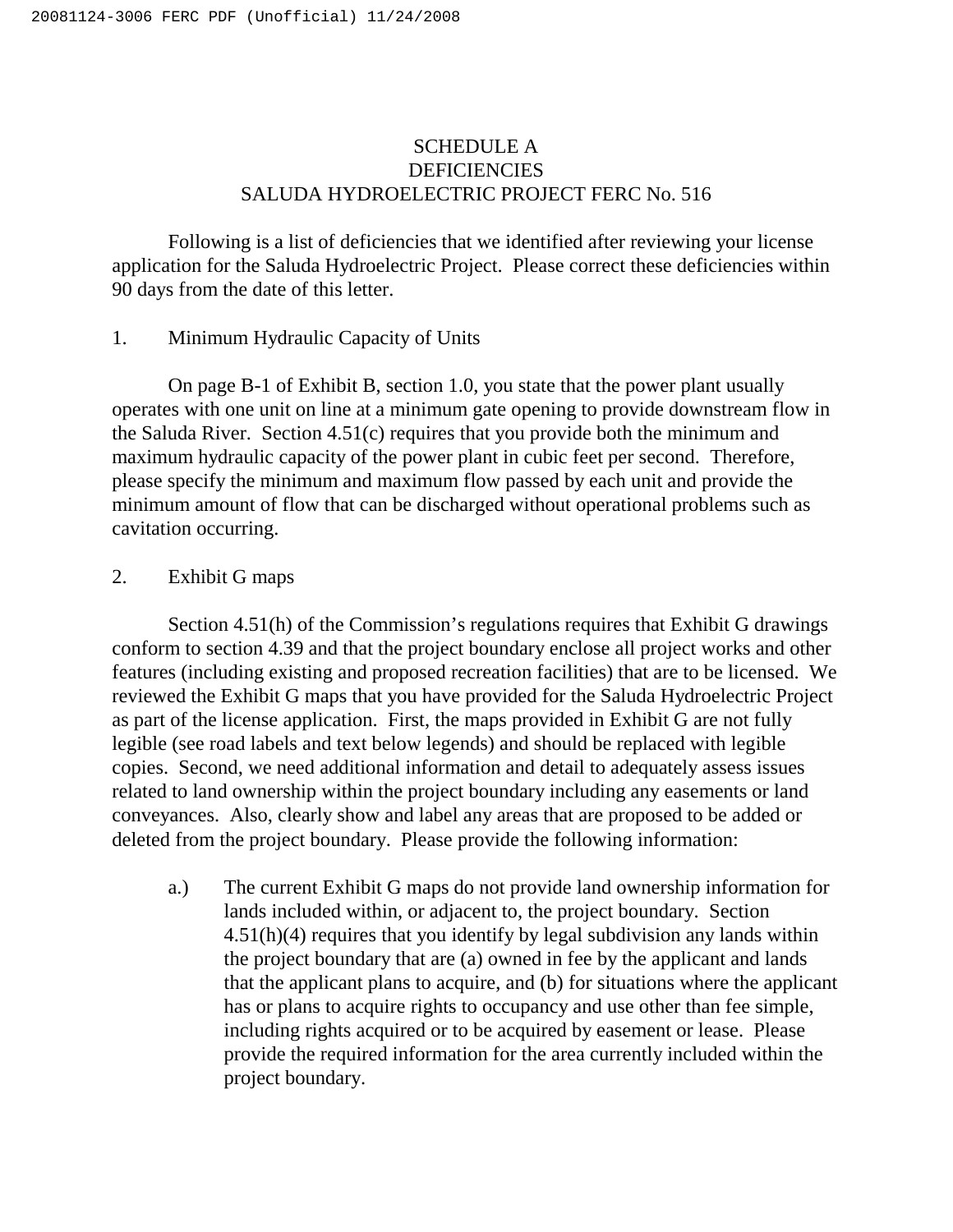# $A-2$

- b.) For any lands to be added to the project boundary (i.e., recreation lands, etc.), please identify the acreage; current ownership; current land rights to those lands, if any; and where necessary, the applicant's plans to acquire the lands in fee or through flowage rights, easement, or lease. Please also provide a schedule for any land acquisition and an estimate of any potential costs associated with the acquisition.
- 3. Project Boundary

According to 18 CFR §4.41(h), applicants are required to provide the project boundary data in a vector (or polygon) shape file and include bearings and distances from the fixed monuments (three known reference points). The geo-referenced electronic boundary data file must be positionally accurate to  $\pm 40$  feet to comply with National Map Accuracy Standards for maps at a 1:24,000 scale. The shape file must be accompanied by a separate text file describing the spatial reference for the geo-referenced data: map projection used (i.e., UTM, State Plane, Decimal Degrees, etc), the map datum (i.e., North American 27, North American 83, etc.), and the units of measurement (i.e., feet, meters, miles, etc.).

Please file a CD containing the geo-referenced project boundary data and include any revisions as requested throughout this additional information request. Please note that both Exhibits F and G data are to be provided on a CD. The exhibit drawings must also be viewable by a pdf file or equivalent viewing software.

4. Cost of Proposed Measures

On page D-5 of Exhibit D, you state that the cost information (capital and annual costs) for each proposed environmental measure would be filed with a comprehensive settlement agreement for the project. Section 4.51(e) of the Commission's regulations requires that you provide the capital and operations and maintenance (O&M) cost of each proposed environmental measure. Therefore, please provide the estimated capital and O&M cost of each proposed environmental measure along with any changes in annual generation (megawatt hours) that may be associated with each measure. You should include with these cost estimates (a) the cost of your proposed data recovery at the Tree House Site (38LX531); (b) a schedule and cost for survey of areas of archaeological sensitivity falling within South Carolina Electric & Gas Company-controlled property below the 360-foot contour line/maximum pool elevation as described in section 6.4 of your Historic Properties Management Plan (HPMP); and (c) costs associated with implementation of the HPMP.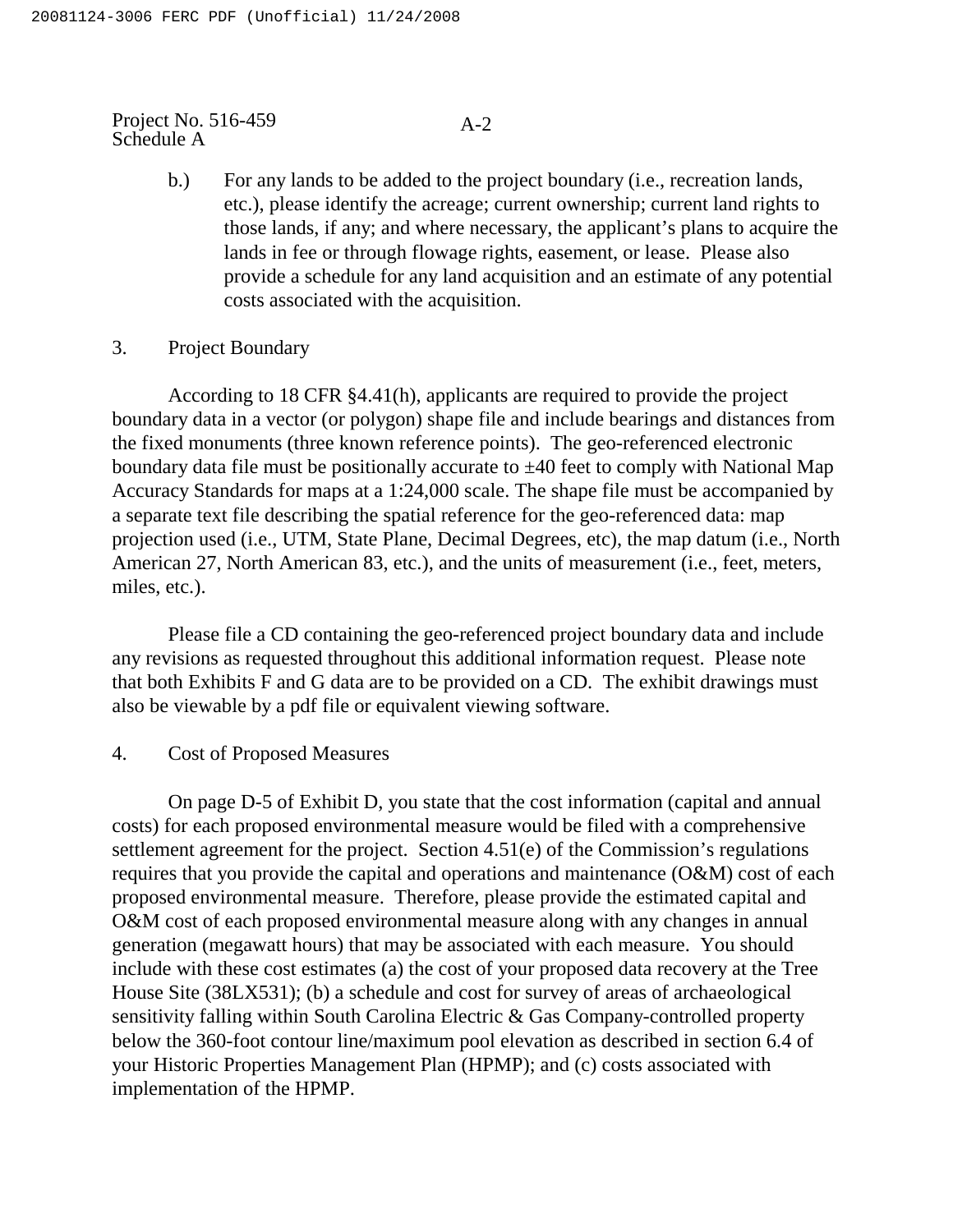# SCHEDULE B ADDITIONAL INFORMATION REQUESTS SALUDA HYDROELECTRIC PROJECT FERC No. 516

Please file within 90 days from the date of this letter the following additional information. When you file this information with the Commission, you also should provide exact copies of the filings with the agencies that you consulted during the preparation of your license application.

# 1. Winter Minimum Pool Elevation Study

On page 2-35 of Exhibit E in your assessment of risks associated with raising the winter minimum pool elevation, you cite a study entitled "Whitepaper Regarding Increasing the Winter Minimum Pool Level for Normal Operations of Lake Murray" completed in 2008 by R.J. Ruane of Reservoir Environmental Management. This document is listed in your literature cited section but was not included in the application appendices. We recognize that conclusions drawing from this study are included in both the Exhibit E and in the appendix E-1 - Applications of the CE-QUAL-W2 Model for Lake Murray Relicensing Issues. However, please provide a copy of the entire document (Ruane, 2008) so as to assist us in our analysis of these conclusions.

## 2. Fish Kills

On page 2-31 of Exhibit E, comments from the Lake Murray Association suggest that a fish kill occurred at the project in 2007. There is no record of this fish kill in the Commission's files, or that any such kill was reported. Please verify whether a fish kill occurred in 2007, and if so, please provide a report on the species killed; approximate numbers, time, and date of occurrence; probable cause of the kill; and location within Lake Murray where the fish kill occurred.

## 3. Wastewater Discharges

On page 2-49 of Exhibit E, table 2-1 lists major wastewater dischargers into watersheds of Lake Murray. Although it appears that most of these discharges do not discharge directly into Lake Murray, it is unclear if this is the case. Therefore, please verify whether any of these discharges flow directly into the lake. For discharges into the Lower Saluda River,please describe whether any of these discharges originate within the project-affected reach of the Lower Saluda River below the project dam or are within the project boundary.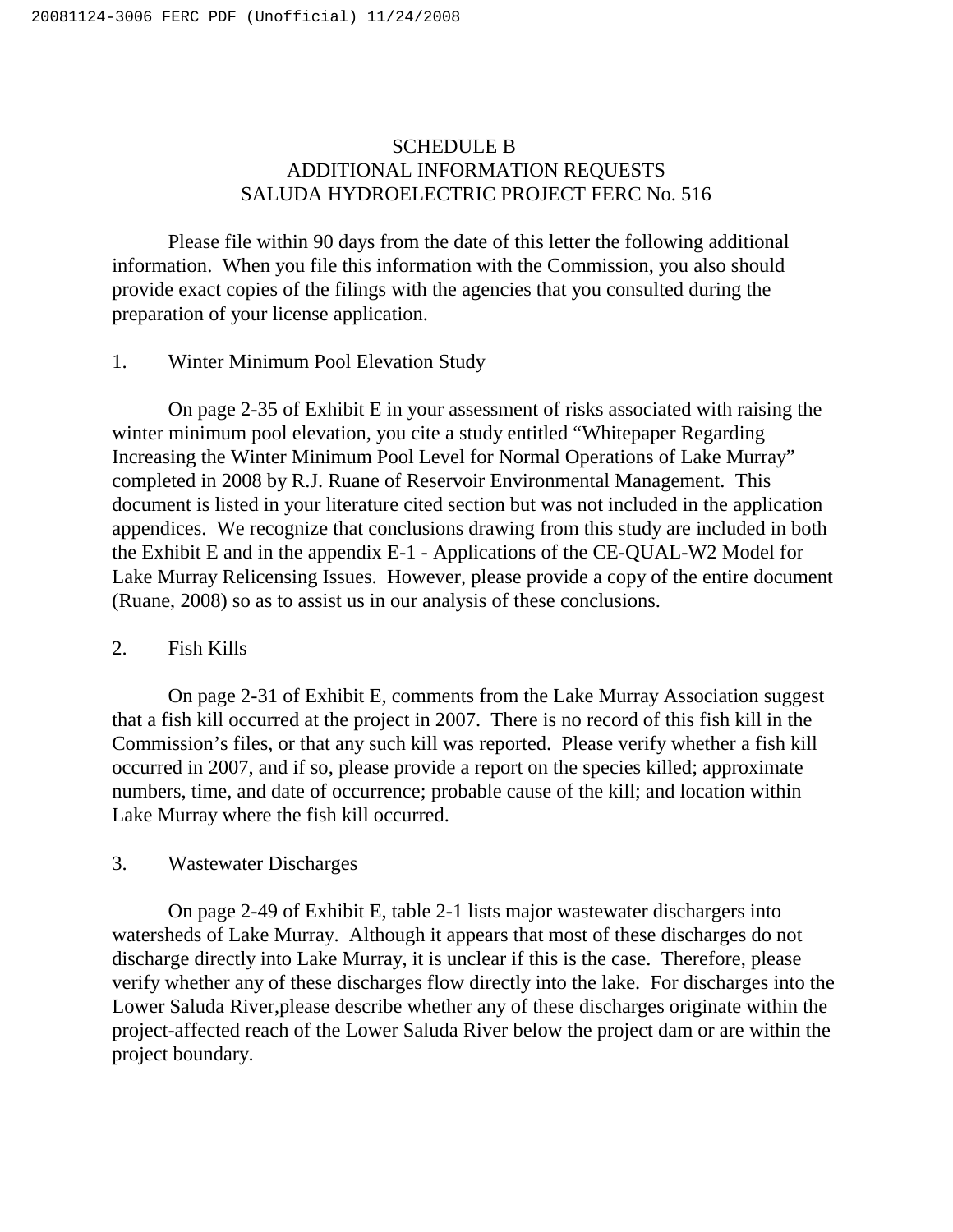# B-2

# 4. Fish Passage Options

On page 3-14 of Exhibit E, you state that the U.S. Fish and Wildlife Service (FWS) requested, as part of an out-migration study, that the spillway be evaluated for downstream passage. However, you conclude that the spillway is not an option for fish passage. Please describe whether the FWS has commented further on your decision that the spillway should not be considered as an option for fish passage.

# 5. Shortnose Sturgeon Management Program

On page 3-18 of Exhibit E, you state that a shortnose sturgeon management program would be prepared and implemented in the Lower Saluda River, but provide no details as to when that program would be prepared and what the program may entail. Because we will need to assess the project's potential effect on federally listed species, please provide us with (a) a schedule for developing the shortnose sturgeon management program and, (b) at a minimum, an outline of any measures that would likely be included in such a program, including estimated costs for the proposed measures.

# 6. Macroinvertebrate, Mussel, and Trout Programs

On pages 3-19, 3-20, and 3-46 of Exhibit E, you propose to implement a macroinvertebrate community monitoring program, a freshwater mussel restoration program, and a trout adaptive management program. You further state that these programs are currently being developed and would be filed as part of a comprehensive settlement agreement for the project. We will need to assess the environmental effects and costs of your proposed programs now, as opposed to waiting for an uncertain settlement agreement for the project to be filed. Your filing for each of these proposed programs must include a detailed description of any proposed measures, a proposed implementation schedule, and the estimated costs for the proposed measures.

# 7. Fish Mitigation Program

On pages 3-20 of Exhibit E, you mention that a fish mitigation program may be developed to address losses caused by turbine entrainment and mortality. You state that you are currently analyzing a proposal from the South Carolina Department of Natural Resources (South Carolina DNR), but that such a measure may be developed outside of the license and separate from any settlement agreement for the project. Please note that any measures involving changes in project structures or operations would require Commission approval, and the environmental effects and costs of those measures must be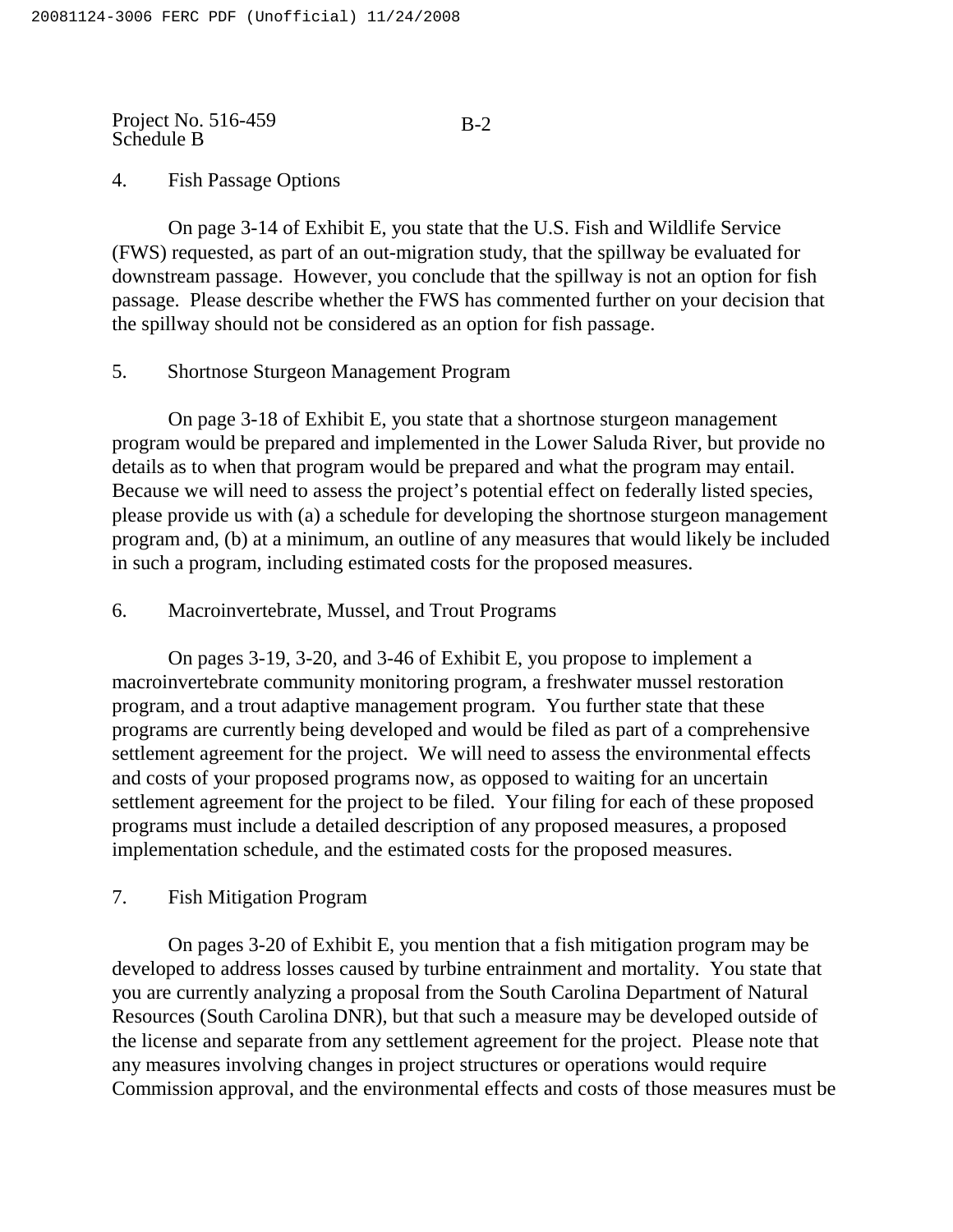assessed by Commission staff. Any measures that may be proposed for addressing fish entrainment mortality must include a detailed description of any proposed measures, a proposed schedule for implementing the measures, and the estimated costs associated with the measures. In the event that no measures to address entrainment mortality are proposed, please provide an explanation of why no mitigation is proposed.

8. Low Inflow Protocol

On page 3-38 of Exhibit E, you discuss a Low Inflow Protocol (LIP), stating that a final LIP would be filed as part of the settlement agreement. We will need to assess the environmental effects and costs of any proposed LIP now, as opposed to waiting for an uncertain settlement agreement for the project to be filed. Therefore, please provide the details of any proposed LIP for the project, which must include a detailed description of the proposed protocol, a proposed implementation schedule, and the estimated costs for the proposed protocol.

## 9. Santee River Basin Accord

On page 3-43 of Exhibit E, you state that South Carolina Electric & Gas Company (South Carolina Company) is a participant in the Santee River Basin Accord for Diadromous Fish Protection, Restoration, and Enhancement (Accord). You also list several measures that may be implemented at the Saluda Project to benefit diadromous fish restoration, protection, and enhancement. It is not clear, however, what role South Carolina Company will play in implementing the provisions of the Accord, nor is it clear what specific measures are being proposed in your license application. Therefore, please describe your role in the Accord, as well as provide detailed descriptions of any proposed measures (including schedules, and estimated costs for the proposed measures).

## 10. Instream Flow Video

In Volume 1 (Binder 4 of 6) of your license application, (*see* the Meeting Notes for Instream Flow/Aquatic Habitat Technical Working Committee for November 27, 2006, page 4), you indicate that a videotape of the lower Saluda River habitat types was taken from a helicopter in the spring of 2005. Please file a copy of this videotape with the Commission, as it would help us to better understand the various habitat types in the Lower Saluda River downstream from the project under various flows conditions. The videotape would also assist in our analysis of your proposed minimum flows for the project.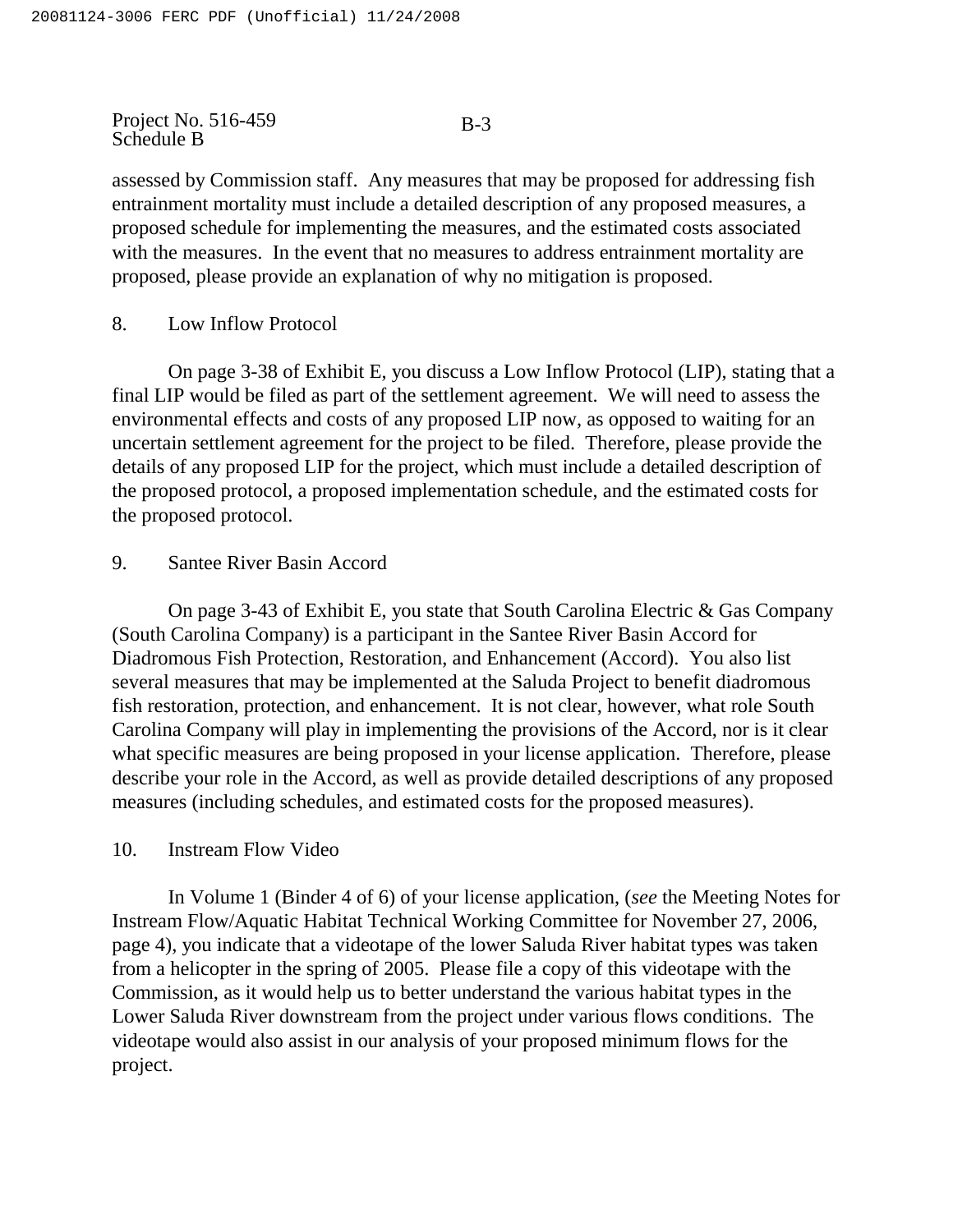#### B-4

## 11. Bald Eagle Management Program

On page 4-9 of Exhibit E of your license application, you indicate that you did not provide bald eagle nest locations in your license application because of the sensitive nature of this information. In addition, in section 4.6.1 of Exhibit E of your license application, you provide some details of your proposed bald eagle management program. However, you indicate that the details of the final program would not be provided to the Commission until a comprehensive settlement agreement is filed. We will need to assess the environmental effects and costs of your proposed bald eagle management program now, as opposed to waiting for an uncertain settlement agreement for the project to be filed.

So that we may assess potential project effects on bald eagles, please provide both the bald eagle nest locations and the final bald eagle management program. Bald eagle nest locations should be filed with the Commission as privileged information because of the sensitive nature of this information. Your final bald eagle management program should include: (1) a matrix of activities and the required distance of those activities from bald eagle nest sites; (2) methods for identifying new nests and incorporating those nests into the management program; (3) any on-going or proposed public awareness and education programs; (4) all consultation with the FWS and the South Carolina DNR related to this program; (5) a proposed schedule for implementing the program; and (6) the estimated costs for any proposed measures.

## 12. Rare, Threatened and Endangered (RTE) Assessment Consultation

On pages 4-16 and 5-20 of Exhibit E of your license application, you make reference to an email from Amanda Hill of the FWS to Shane Boring of Kleinschmidt Associates dated September 25, 2007, regarding FWS' comments on your RTE Assessment. We were unable to locate this email in Volume 2, Consultation Record, of your license application. Therefore, please provide a copy of this correspondence, or direct us to its location in the application.

### 13. Wood Stork Management Program

On page 4-17 of Exhibit E of your license application, you state that you plan to provide the details of a wood stork management program with the Commission when you file a comprehensive settlement agreement. We will need to assess the environmental effects and costs of any proposed wood stork management program now, as opposed to waiting for an uncertain settlement agreement for the project to be filed.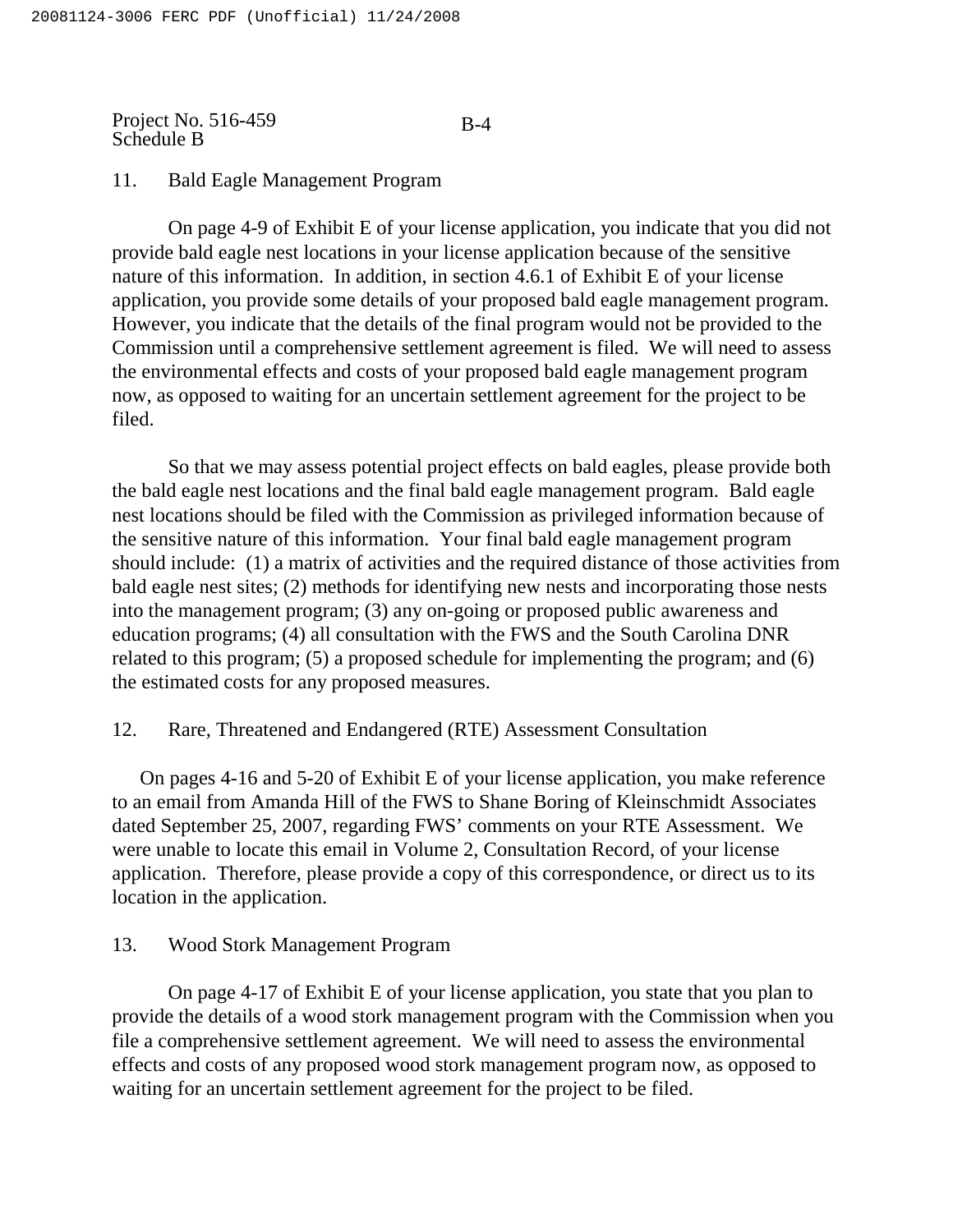#### B-5

So that we may assess the project's potential effects on the wood stork, please submit a final wood stork management program, which should include: (1) details of any ongoing wood stork monitoring or surveys; (2) details of any public wood stork awareness or education programs; (3) any consultation with FWS and South Carolina DNR related to this wood stork management program; (4) a proposed schedule for implementing the program; and (5) the estimated costs for any proposed measures.

#### 14. Waterfowl Mitigation Measures

On pages 4-18 and 4-19 of Exhibit E of your license application, you indicate you are working with the FWS and the South Carolina DNR to develop a proposal for a new waterfowl management and hunting area to replace or offset waterfowl areas that have been lost as a result of land sales. You also indicate that waterfowl use of the project area has declined, potentially as a result of project operations and management. You indicate that you plan to provide the details of a waterfowl enhancement plan when you file a comprehensive settlement agreement. We will need to assess the environmental effects and costs of any proposed waterfowl enhancement plan now, as opposed to waiting for an uncertain settlement agreement for the project to be filed. If you would like this proposed waterfowl enhancement plan to be considered as part of this relicensing, you should file the details of the waterfowl enhancement plan, including: (1) the location of the new waterfowl area in relation to the project boundary; (2) details of the management of the proposed area: (3) any consultation with FWS and South Carolina DNR related to this measure; (4) a proposed schedule for implementing the provisions of the plan; and (5) the estimated costs for any proposed measures included in the plan.

# 15. Rocky Shoals Spider Lily Enhancement Program

On page 5-20 of Exhibit E of your license application, you indicate that you plan to provide details of a rocky shoals spider lily enhancement program when you file a comprehensive settlement agreement. We will need to assess the environmental effects and costs of any proposed rocky shoals spider lily enhancement program now, as opposed to waiting for an uncertain settlement agreement for the project to be filed. To facilitate our assessment of the project's potential effects on the rocky shoals spider lily, please include in the final rocky shoals spider lily enhancement program: (1) a description of any on-going monitoring; (2) a description of any protection or enhancement measures proposed for known or newly identified populations; (3) a description of any public awareness or education measures for the rocky shoals spider lily; (4) any consultation with the FWS and the South Carolina DNR related to this program; (5) a proposed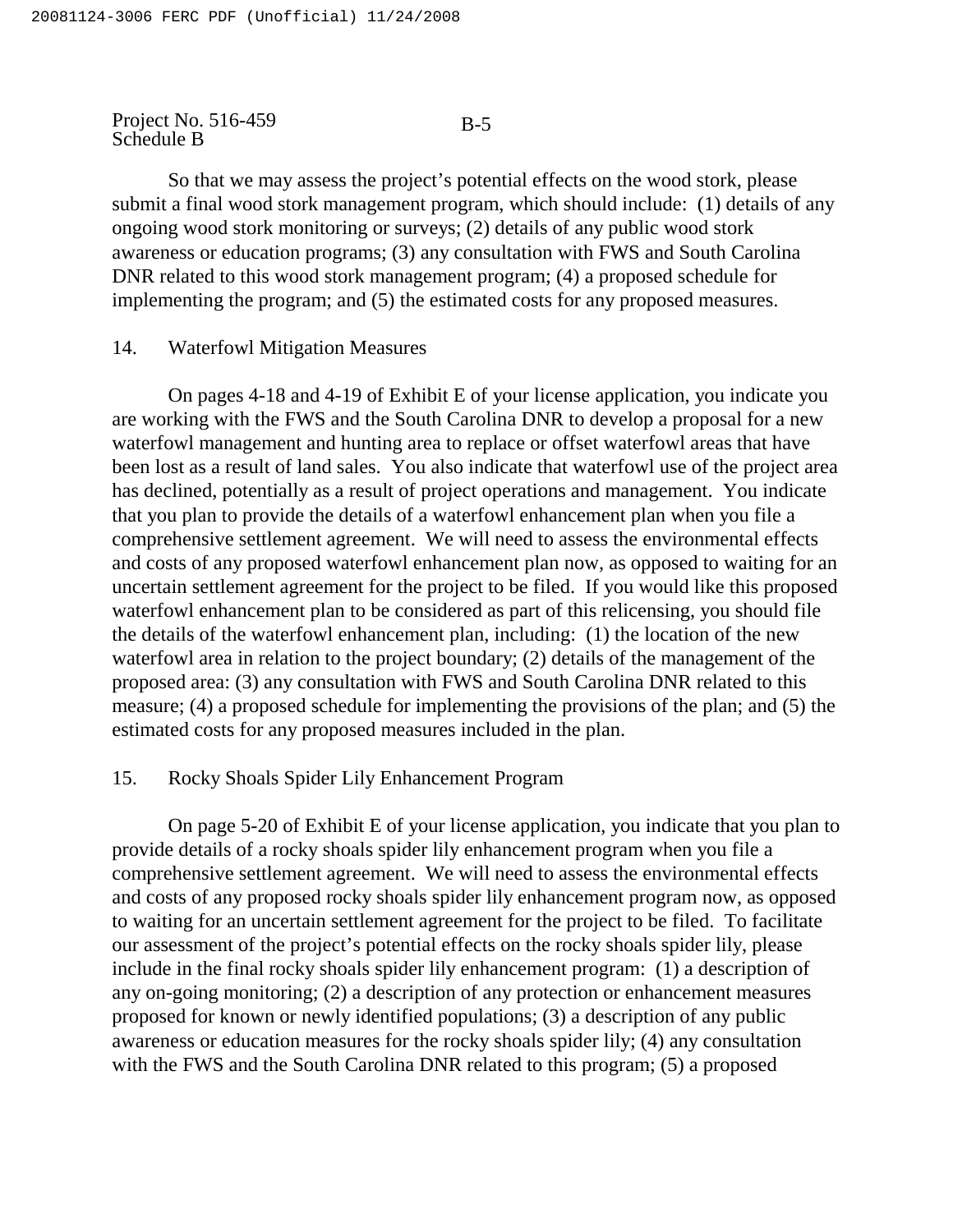#### B-6

schedule for implementing the program; and (6) the estimated costs for any proposed measures that are part of the program.

16. Aquatic Plant Management Council Memorandum of Understanding (MOU)

On page 5-21 of Exhibit E of your license application, you indicate that you are consulting with the Aquatic Plant Management Council (Council) to develop a MOU to formalize your cooperation with the Council in managing aquatic plants within the project area. You state that you would file this MOU when you file a comprehensive settlement agreement.

We will need to assess the environmental effects and costs of your proposed management activities for aquatic plants now, as opposed to waiting for an uncertain settlement agreement for the project to be filed. To facilitate our assessment of the project's potential effects on aquatic plants, please provide details of any proposed measures you would implement to manage aquatic invasive plants, including: (1) a description of any proposed monitoring of aquatic invasive plant populations; (2) a description of any proposed aquatic invasive management techniques; (3) identification of the entities responsible for implementing any aquatic invasive management techniques; (4) a description of any public awareness or education measures to prevent the spread of aquatic invasive plants; (5) copies of any additional consultation with the Council and other stakeholders with regard to aquatic invasive plant management; (6) a proposed schedule for implementing any aquatic invasive plant management measures; and (7) the costs for any proposed measures. You also should file a copy of the MOU, either separately or along with any settlement agreement filed in this proceeding.

17. Floodplain Riparian Vegetation Along The Congaree National Park

On page 5-22 of Exhibit E of your license application, you indicate that project operations are potentially affecting floodplain riparian vegetation in the Lower Saluda River, including the downstream Congaree National Park. You state that you are currently entertaining proposals on operational changes that may have beneficial effects on the Congaree National Park. You also state that preliminary recommendations were expected from the National Park Service by September 2008, and that any recommendations for changes in the operation of the project would be filed with the Commission for consideration and/or implementation in the new license.

We will need to assess the environmental effects and costs of any proposed measures to protect or enhance floodplain riparian vegetation along the Lower Saluda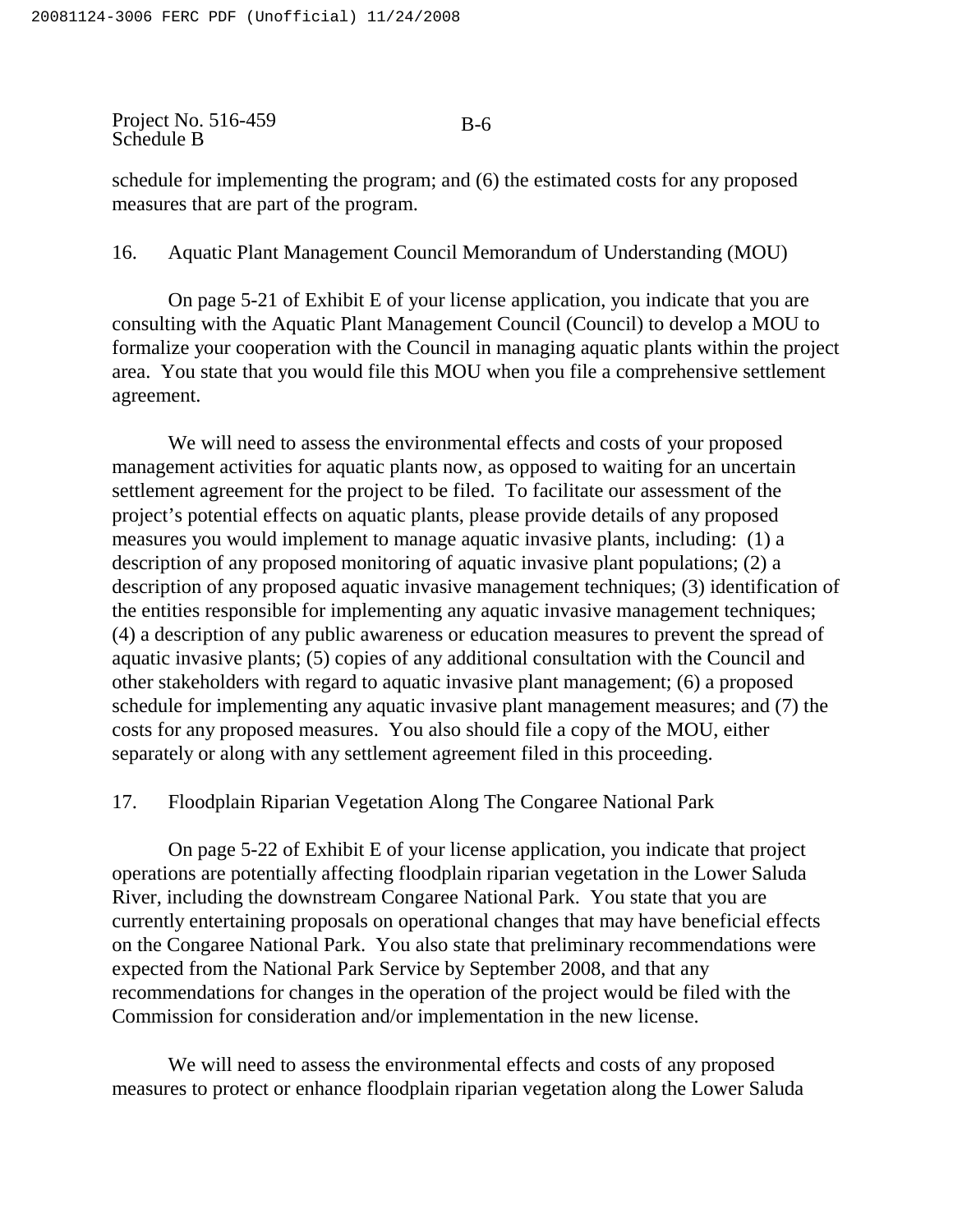#### B-7

River now, as opposed to waiting for an uncertain settlement agreement for the project to be filed. For us to assess the project's potential effects on riparian vegetation and the Congaree National Park, please file the details for any preliminary recommendations you received from the National Park Service, and any proposed enhancement measures you may propose related to operational changes at the project. You also should file an analysis of the effects of these changes on vegetation along the Lower Saluda River and within the Congaree National Park.

## 18. Recreation Plan

In Exhibit E, page 7-47, of your license application, you state that a draft Saluda Recreation Plan is being developed by the Recreational Technical Working Committee (TWC), and is scheduled to be finalized in the winter of 2008. You provide a preliminary list of proposed enhancement measures in section 7.9 of Exhibit E, including measures for enhancing existing recreation facilities and new recreation facilities.

We will need to assess the environmental effects and costs of any proposed measures and activities outlined in your recreation plan. Therefore, please file the recreation plan. You should include, in the plan, the following information, at a minimum: (1) a description of the proposed enhancement measures for existing recreation sites; (2) a description of proposed new recreational facilities (be sure to include recreational facilities in a revised Exhibit G map and to distinguish existing recreational facilities from proposed); (3) a description of the entity responsible for implementing the proposed measures, who would own the recreation facilities, and who would operate and maintain the recreation facilities; (4) a schedule for implementing the provisions of the proposed plan; (5) the estimated costs for the individual measures included in the plan; (6) a description of whether the existing and proposed facilities are within or outside of the project boundary, including a map denoting the location of all the proposed measures along with the existing project boundary; (7) a description of any consultation conducted in the development of the recreation plan and an explanation if you do not agree with any of the comments and recommendations that you received; (8) a description any future monitoring of recreational facilities and use at the project and for the update of the Recreation Plan; (9) the location of the commercial and private recreation sites; and (10) the accessibility of public, commercial, and private boat ramps at existing and proposed boat levels.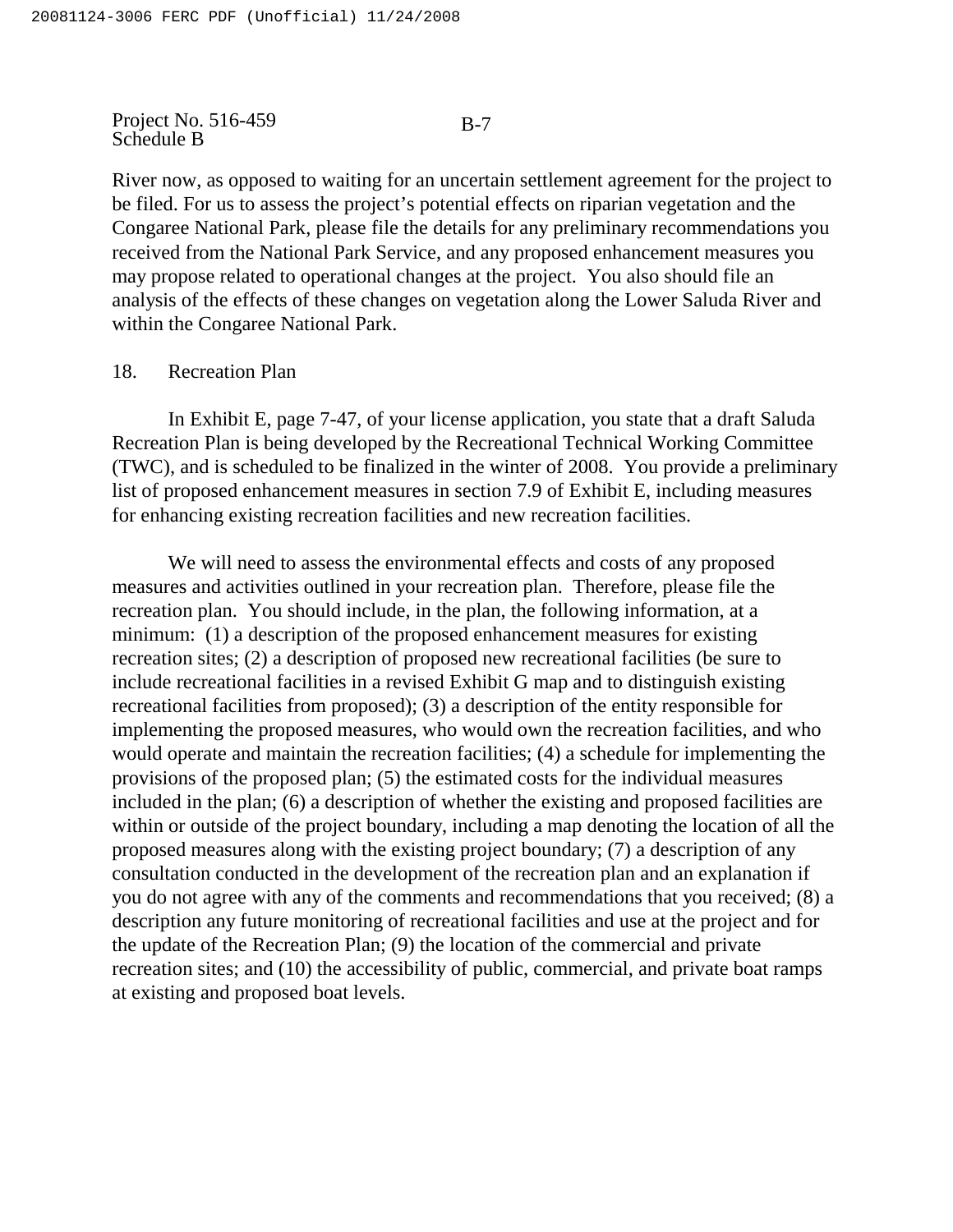## 19. Downstream Recreation Flow Study

In Appendix E6 of your license application, you provide a copy of the Downstream Recreation Flow Assessment Report, dated November 2007. However, this report is missing the following Appendices:

- Appendix E HEC RAS Flow Model Analysis Tables
- Appendix F Flow Duration Curves from HEC RAS Flow Model Analysis

We need this information to conduct our assessment of the flows available during the study period, as well as to determine what flows may be appropriate to protect and/or enhance the recreational boating experience on the Lower Saluda River. Therefore, please file copies of the missing appendices.

# 20. Recreation Flows

You indicate on page 7-46 of Exhibit E of your license application, that as a part of the Recreation TWC's issue resolution agreements for recreational flows, a preliminary agreement has been reached on a set of recreation flows and a total yearly amount of flow (quantified in acre-feet) that would be provided. You indicate that this agreement would be filed with the Commission with the settlement agreement for consideration and inclusion in the new license. We will need to assess the environmental effects and costs of any proposed set of recreational flows now, as opposed to waiting for an uncertain settlement agreement for the project to be filed.

In Exhibit E, page 7-51, you state that South Carolina Company is also working with the Recreation Resource Conservation Group (RCG) to establish recreational flow releases on the Lower Saluda River to support on-water activities, such as wade angling and whitewater boating. You indicate that the target flow releases of between 700 cubic feet per second (cfs) and 1,000 cfs would be scheduled and provided for 5 to 9 hours per day, for a total of 32 days over the course of a year, to support wade angling activities. You state that these flows are sufficiently low to also provide opportunities for swimming, tubing, and rock hopping. In addition, you indicate that flow releases for whitewater activities, including kayaking events and rafting, are scheduled for 3 to 9 hours per day, for a total of 19 days annually, and would range from just over 2,000 cfs to 10,000 cfs for Canoeing for Kids events. Additional flow releases between 8,000 cfs and 15,000 cfs, which are tentatively scheduled for 11 days annually, are being evaluated for swift water rescue training.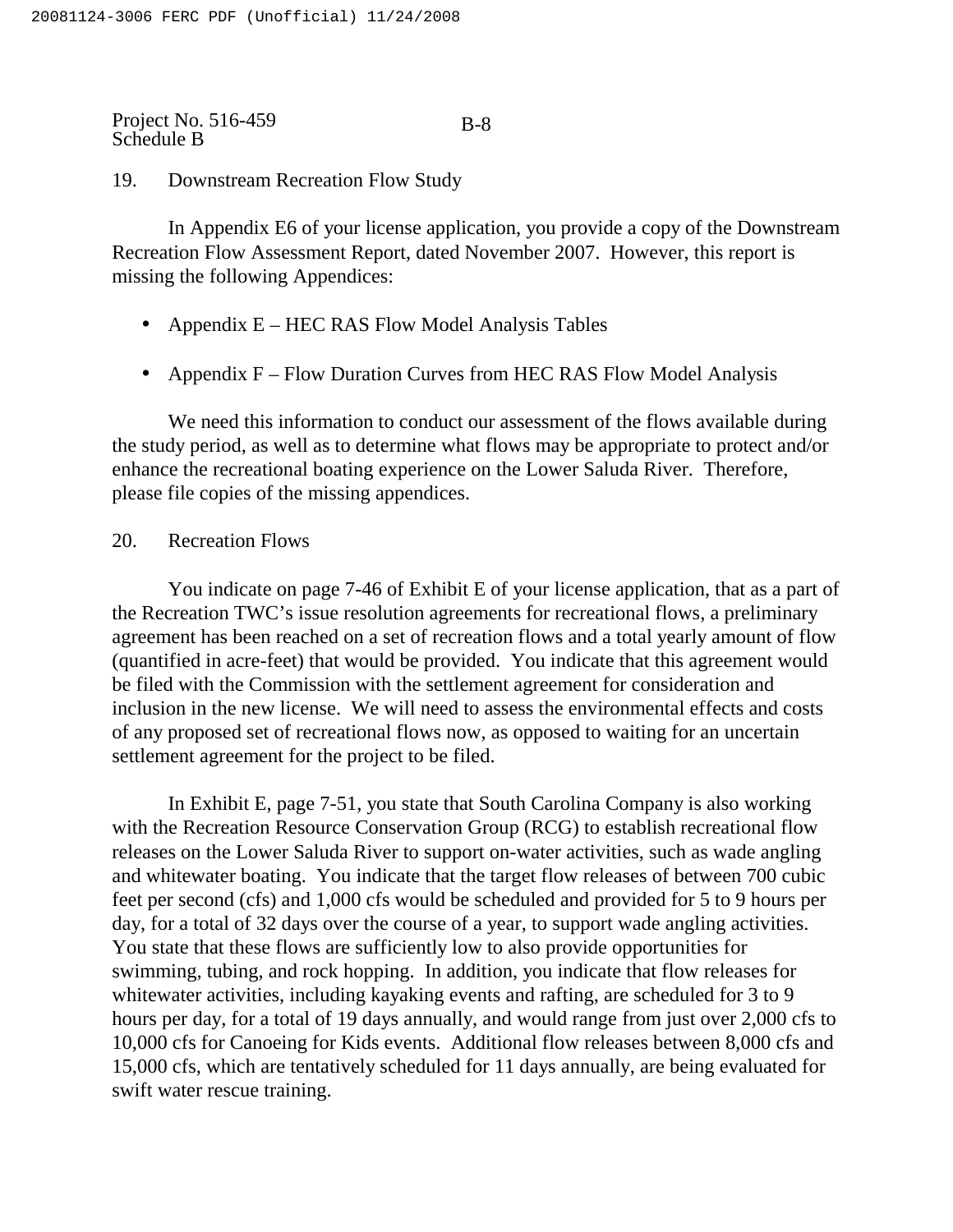B-9

For us to accurately assess your proposal, please confirm if the flows described above are the recreational flows you plan to include in any settlement agreement, or if you plan to propose alternative flows. Either way, please provide a description of your proposed recreation flows, including the amount (cfs), timing (month/weekday/weekend), and duration (hours) of the flows, as well as the estimated costs (capital and O&M costs) associated with providing your proposed recreational flows.

### 21. Recreational Safety Warning Systems

On page E-751 of Exhibit E of your license application, you indicate that South Carolina Company is working with the Safety RCG to determine the appropriate locations to install additional warning sirens and strobes along the Lower Saluda River. Locations currently identified for receiving additional warning systems include Sandy Beach, upstream of Metts Landing, Corley Island, Gardendale, I-20 Bridge, River's Edge/Oh Brother Rapids, Ocean Boulevard, and Stacey's Ledge. In addition, you indicate that you plan to include a warning siren installation plan in the comprehensive settlement agreement for consideration and inclusion in the new license.

We will need to assess the environmental effects and costs of any proposed warning siren installation plan now, as opposed to waiting for an uncertain settlement agreement for the project to be filed. For us to assess your proposal, please file the warning siren installation plan. The plan should include detailed information for any proposed warning systems, including a description of the type, location, and associated capital and O&M costs for these systems, as well as an implementation schedule.

#### 22. Shoreline Management Plan

On page 8-88 of Exhibit E of your license application, you describe various proposed changes to your Shoreline Management Plan and Shoreline Permitting Policies. In appendix E-7, you state that the Lake Murray Shoreline Management Handbook and Permitting Guidelines and the Lake Murray Shoreline Management Plan would be filed once public review has been completed. To date, your proposed Shoreline Management Plan and Permitting Guidelines have not been filed with the Commission. To assist us in evaluating the merits of the proposed changes to the Shoreline Management Plan and Permitting Guidelines, please file these items.